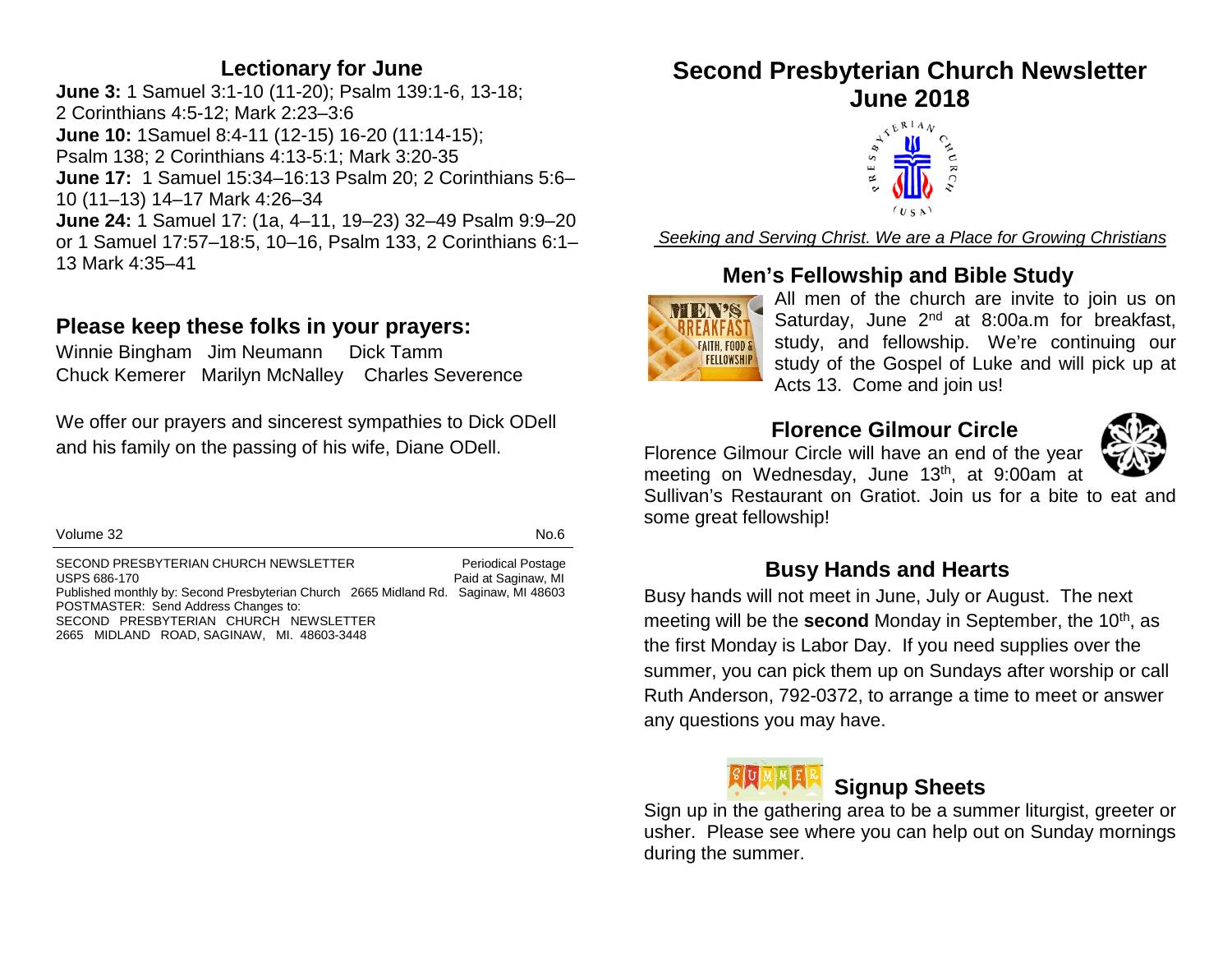## **Thanks!**

We want to thank you for your prayers, cards, care, and all your expressions of love. Never would we have imagined that Jim would have another major surgery to recover from so close to his back surgery. We couldn't do this without your love and support. Thanks! Jim and Trish Neumann

## **Graduation Sunday**

On Sunday, June 3rd, we will be celebrating our graduating

seniors. There will be a breakfast for our graduates and their family. We will also be awarding scholarships during worship. Muriel Lakey Scholarship:



 Matthew Wilkins and Hannah Rorrer Mary Ann Ringertink-Geiersbach Scholarship: Elexia Ortiz and Holly Houck



#### **Scrip for Father's Day & Graduation**



Graduation season is here and Father's Day is June 17. We'll place a SCRIP order on Sunday,

June 3 and it will be in by Wednesday, June 6. With a SCRIP gift card, Dad and Grad get exactly what they need! Think about ordering Lowe's, Home Depot, Cabela's or Dick's Sporting Goods gift cards for Dad. Amazon, Barnes & Noble, Speedway, Best Buy or office supply cards for the Grad. Stop into the office to order or purchase any of these that have on hand for everyday expenses:

| <b>Applebee's \$25</b>       | Meijer \$25              |
|------------------------------|--------------------------|
| Speedway \$25                | <b>Olive Garden \$25</b> |
| <b>Red Lobster \$25</b>      | Taco Bell \$10           |
| Wendy's \$10                 | Bath & Body Works \$10   |
| <b>Goodrich Theater \$10</b> | Panera \$10              |

## **VBS Leader's Orientation**

We will be having a VBS orientation meeting on Tuesday, June 5<sup>th</sup>, at 7:00PM! Sign up to be a VBS leader and come and see what kind of fun we're going to have this summer!



## **Vacation Bible School**

We're "Shipwrecked"!!! Join us **June 18 – June 22 from 9:00AM – 11:45AM** in a great VBS adventure on a deserted island where our ship got stranded! We are rescued by Jesus! Shipwrecked is filled with incredible Bible-learning experiences kids see, hear, touch, and even taste! Sciency-Fun Gizmos, team-building games, cool Bible songs, and tasty treats are just a few of the standout activities that help faith flow into real life! Plus, you'll meet lots of new friends! God's word comes alive with new meaning for all who participate! Registration and adult volunteer sign-up has begun! Registration is open to children ages 4 year old  $-6<sup>th</sup>$  grade, \$5 per child or \$10 per family. If you need help paying for VBS, please see Peggy. You can sign up at the VBS station in the Sunday school wing, or online at<http://www.spcsaginaw.org/vbs>

## **♫ Thank You! Thank You! Thank You! ♫**

Huge thanks to all our fabulous musicians for your wonderful music! We are so blessed to have so many talented musicians. Thank you for our willingness to share your gifts and all the time you dedicate to our music program. You are awesome!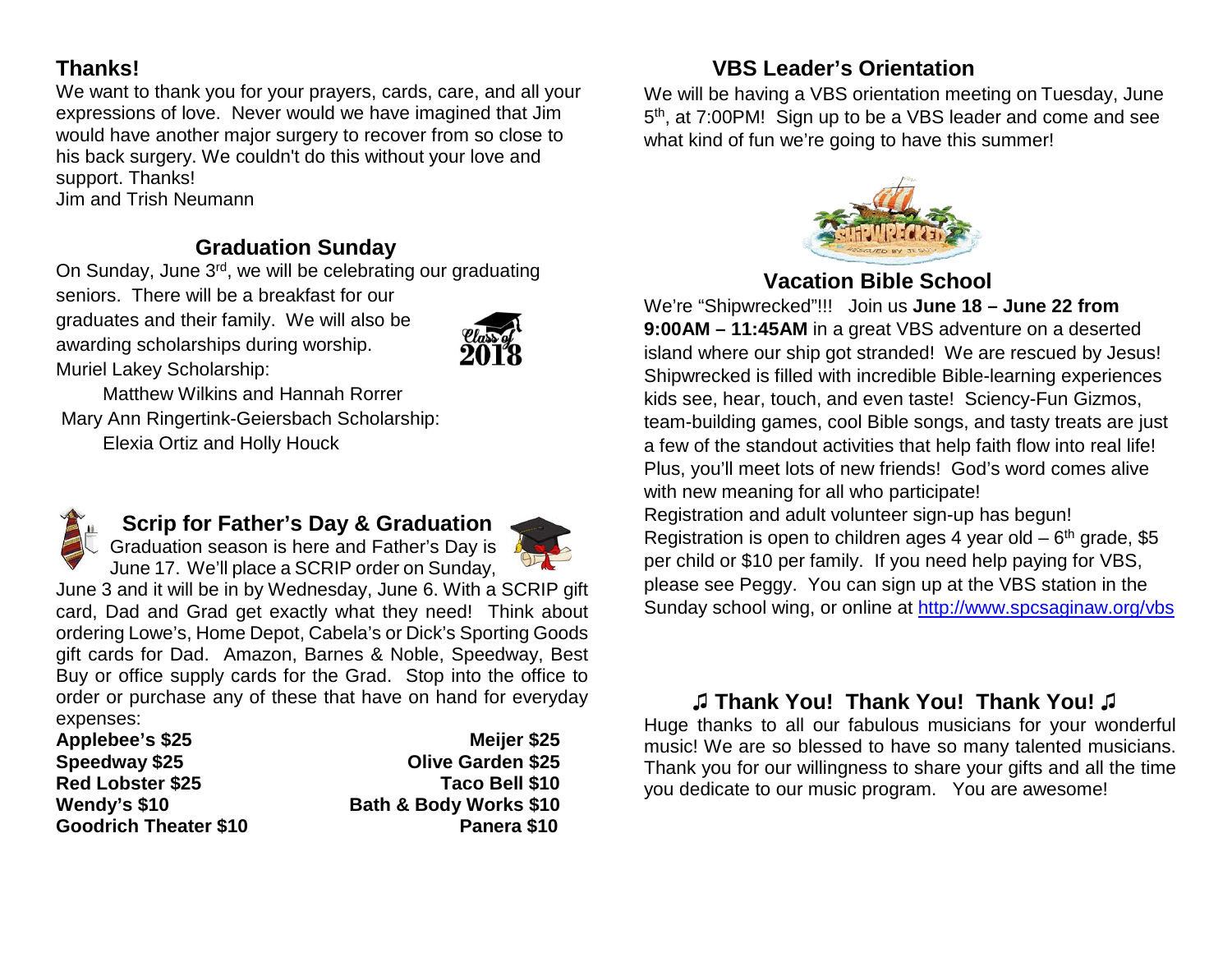#### **Mission Highlights "Go also the second mile" - Matthew 5:4**

The Stewardship and Mission Committee of the church wants you to know about opportunities to provide assistance to a variety of missions. You can be involved by donating your time, talent & treasure to a number of worthy missions.



#### **April Mission- First Presbyterian Food Pantry:**

We donated \$300 of non-perishable food items to the  $F_{\text{HUNGRY}}^{\text{FEEPTHE}}$  Food Pantry. They serve over 700 people each month. The Pantry is open Monday & Wednesday from 9-11am. They are always looking for volunteers.

#### **May Mission – Forgotten Man Ministries**

We collected men's white t-shirts, boxers and crew socks. We will update the amount delivered in next month's newsletter.

#### **June/July Mission – Treasure Audio Bibles**



World Mission is a non-profit Christian organization that supports projects to take the gospel into third-world countries. Last year, our

congregation collected enough money to send the audio Bibles in the Hausa language to our Mission partners in Niger, Michael and Rachael Ludwig. **Change Your World** coin boxes will be on the table in the main hallway starting June 3rd, and should be returned to church by July 29<sup>th</sup>. Each filled **Change Your World** box typically buys one Treasure audio Bible. Together we can take the Gospel where it has never gone before!



**We will begin collecting** school supplies for Arthur Eddy Academy and Brethren Schools in July this year instead of August. This will give you time during the summer to shop the good sales.

## **Youth Events**

**Sunday, June 10th<sup>th</sup>** – carwash!! Meet us in the parking lot at 9am to get started! Wear your green or orange PYG shirt if you have one and bring buckets and sponges and towels!

#### **REACH Information and Dates!**

**Sunday, June 24<sup>th</sup> -** please join us for worship this day so the congregation can Commission us to attend our Mission Trip! **Wednesday, June 27th at 6pm** - Dinner at Sova's house. Please plan on joining us for dinner and then a trip to

Sam's Club!

**Saturday, July 7<sup>th</sup>-** pack the van at 2pm in the church parking lot

## **Youth Car Wash**



Be sure to run your car, truck or van through some extra mud puddles on the way to church on **SUNDAY, JUNE 10th! The Youth Group members** will be waiting for you in the back parking lot by the garage to make sure it is clean and sparkling when you come out after worship!

## **Carpeting Update**

Thanks to all for your patience during our carpeting project. The new carpet has been installed in the sanctuary. This is the first time we've carpeted the sanctuary since the remodel of 1988! On Tuesday, May 29th carpeting will begin in Fellowship Hall. We will keep you updated as the process continues. To view photos of the project visit

[www.facebook.com/spcsaginaw.](http://www.facebook.com/spcsaginaw) You do not need a Facebook account to view the photos